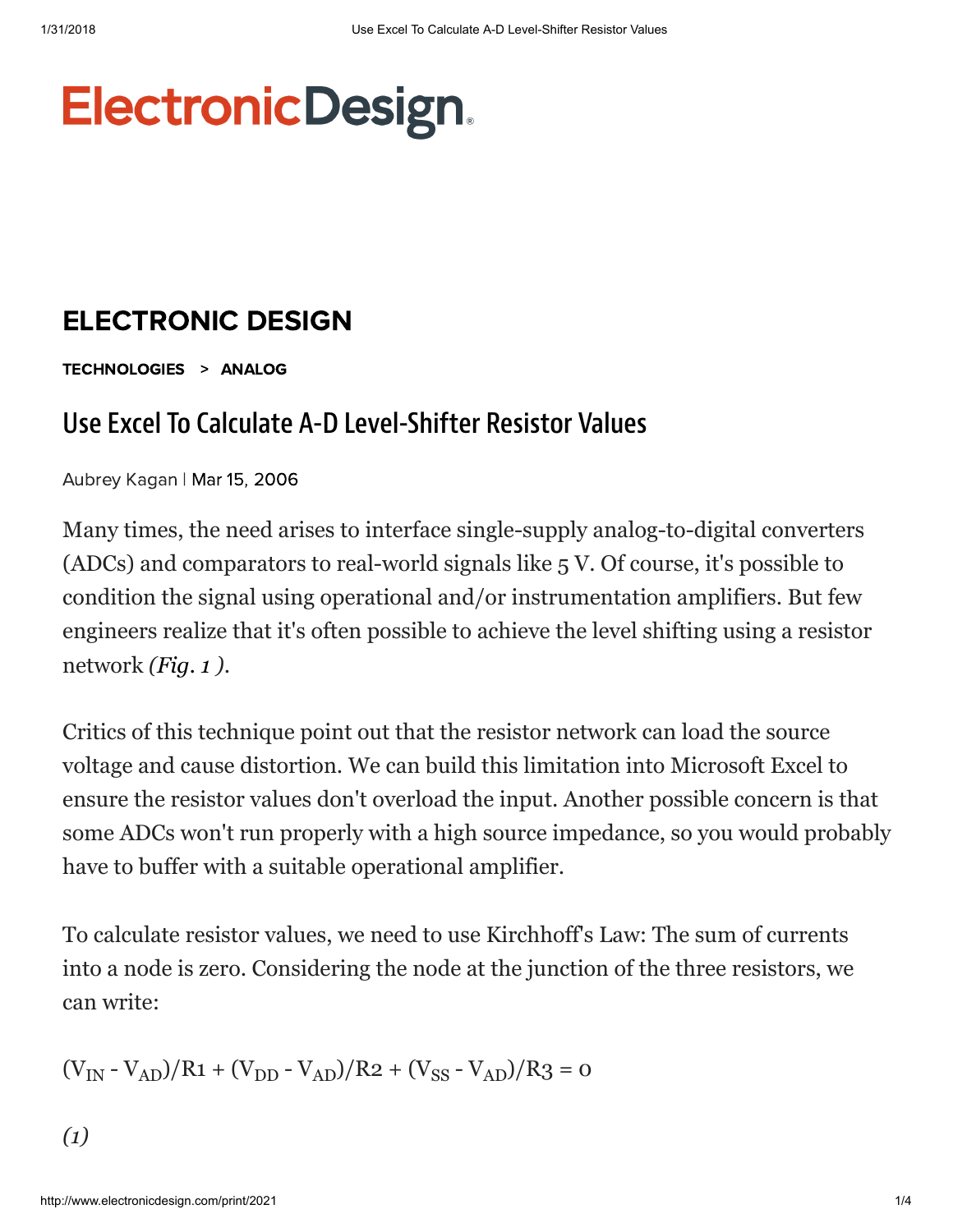As an example, let us assume  $V_{DD} = 5 V$ ,  $V_{SS} = o V$ ,  $V_{IN} = 5 V$ , and the  $A_{DC}$  input must go from 0 to 2.5 V. For  $V_{IN} = -5 V$ , we want  $V_{AD} = 0 V$ . So we can substitute the values in Equation 1:

$$
(-5/R1) + (5/R2) = 0
$$

*(2)*

For  $V_{IN}$  = +5 V, we want the input to be 2.5 V, so substituting in Equation 1:

$$
(2.5/R1) + (2.5/R2) - (2.5/R3) = 0
$$

(3)

We have two equations with three unknowns, leaving one degree of freedom. Now we can go ahead and solve this. If we reduce the generalization so that VSS is always 0, we can rearrange Equation 1 as follows:

VAD = \[(-R2 × R3 × V<sub>IN</sub>) - (R1 × R3 × V<sub>DD</sub>)\]/\[(-R1 × R2) - (R2 × R3) - (R1 ×  $R_3)$ 

(4)

Each time we do this though, it's a tedious process. But Excel has a feature aptly called "Solver," which will trivialize the whole exercise once it's set up. To use Solver, you must enable it as follows:

In Windows, go to Control Panel and select the Add/Remove Software option. Select the Microsoft Office entry, and then opt for changing or updating the installation. Find Excel in the list and for the Solver Add-in, select "Run from my computer." Follow the prompts to complete the installation. Now start Excel. Click on Tools, followed by Add-Ins, and enable the Solver Add-In. Follow whatever installation prompts occur (if any).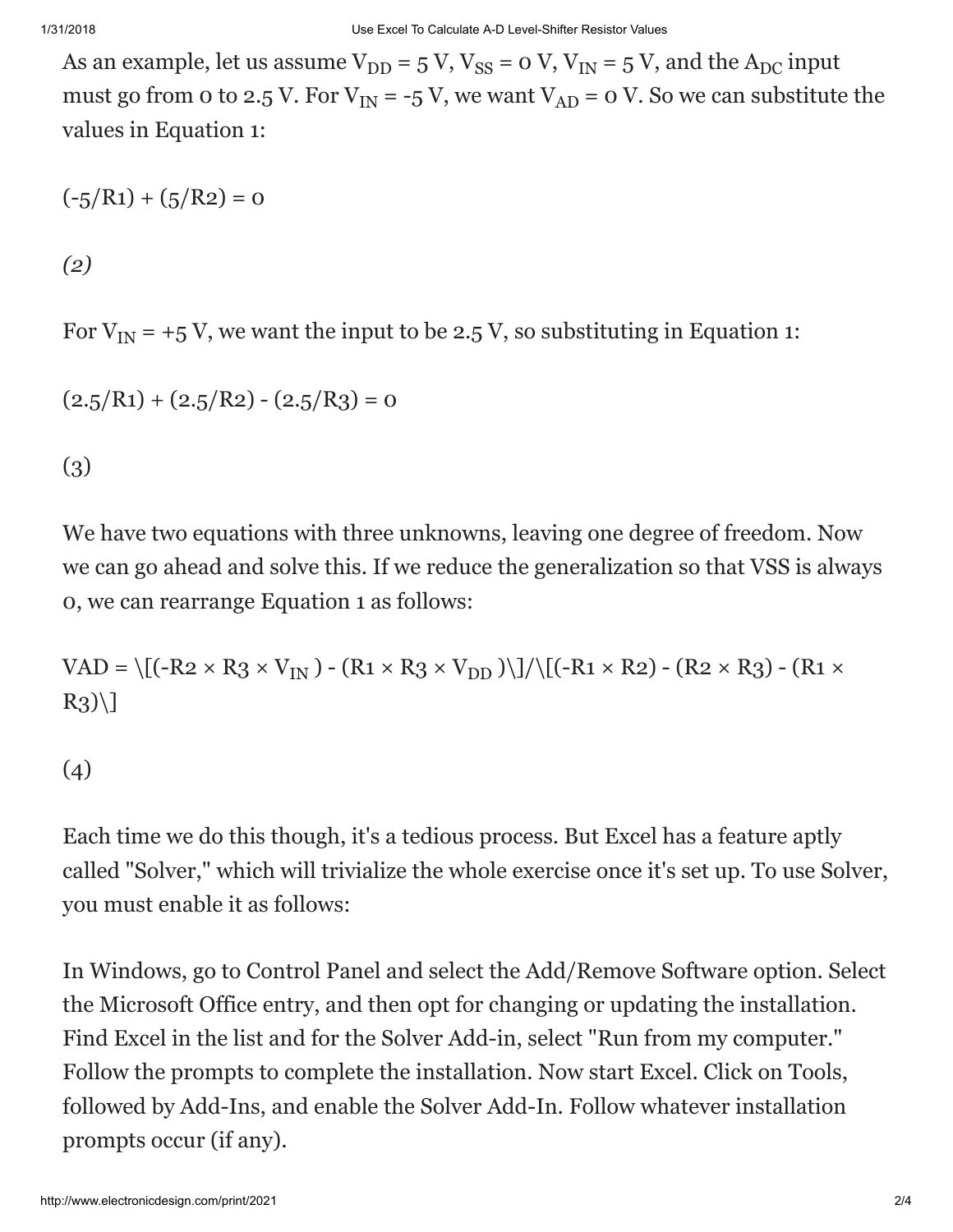After loading the worksheet, [ADinput.xls](http://www.electronicdesign.com/files/29/12123/12123.zip) , which can be found at *www.electronicdesign.com,* open it to reveal [Figure 2](http://www.electronicdesign.com/files/29/12123/figure_02.gif) . The input parameters are in cells B5 through B9. Cell B14 contains Equation 1 suitably modified for the minimum condition as follows:

=((VinMin-VadMin)/RE1)+((Vdd-VadMin)/RE2)-(VadMin/RE3)

Similarly cell B15 is modified for the maximum condition:

=((VinMax-VadMax)/RE1)+((Vdd-VadMax)/RE2)-(VadMax/RE3)

Cells B20 and B21 contain the formula for the input current. Notice that it sources when the maximum input voltage is applied and sinks for the minimum.

To invoke Solver, click on Tools | Solver and then make sure the entry parameters are as in [Figure 3](http://www.electronicdesign.com/files/29/12123/figure_03.gif) . Solver will modify cells B10 through B12, trying to keep cells B14 and B15 at zero and cells

B20 and B21 below and above predetermined project parameters. In this case, the current is limited to  $\pm$ 0.1 mA. You can modify this by selecting the constraint and clicking on the Change button. Note that you can work with two or more target cells by constructing all but one of the targets as constraints.

Cell B18 is used to prove that the resistor values do, in fact, generate the correct voltage range [\(Figure 4](http://www.electronicdesign.com/files/29/12123/picture-8.jpg) ). By changing the value in cell B17, you can see how the value of Vad changes. Cell B17 contains Equation 4. It's possible to use Excel to generate the standard resistor values as well, but this isn't described here.

## Recommended Reading:

1. 1. Kagan, Aubrey, *Excel by Example: A Microsoft Excel Cookbook for Electronics Engineers,* Newnes 2004, ISBN 0750677562

2. 2. National Semiconductor, Datasheet ADC0801, DS005671, Nov. 1999